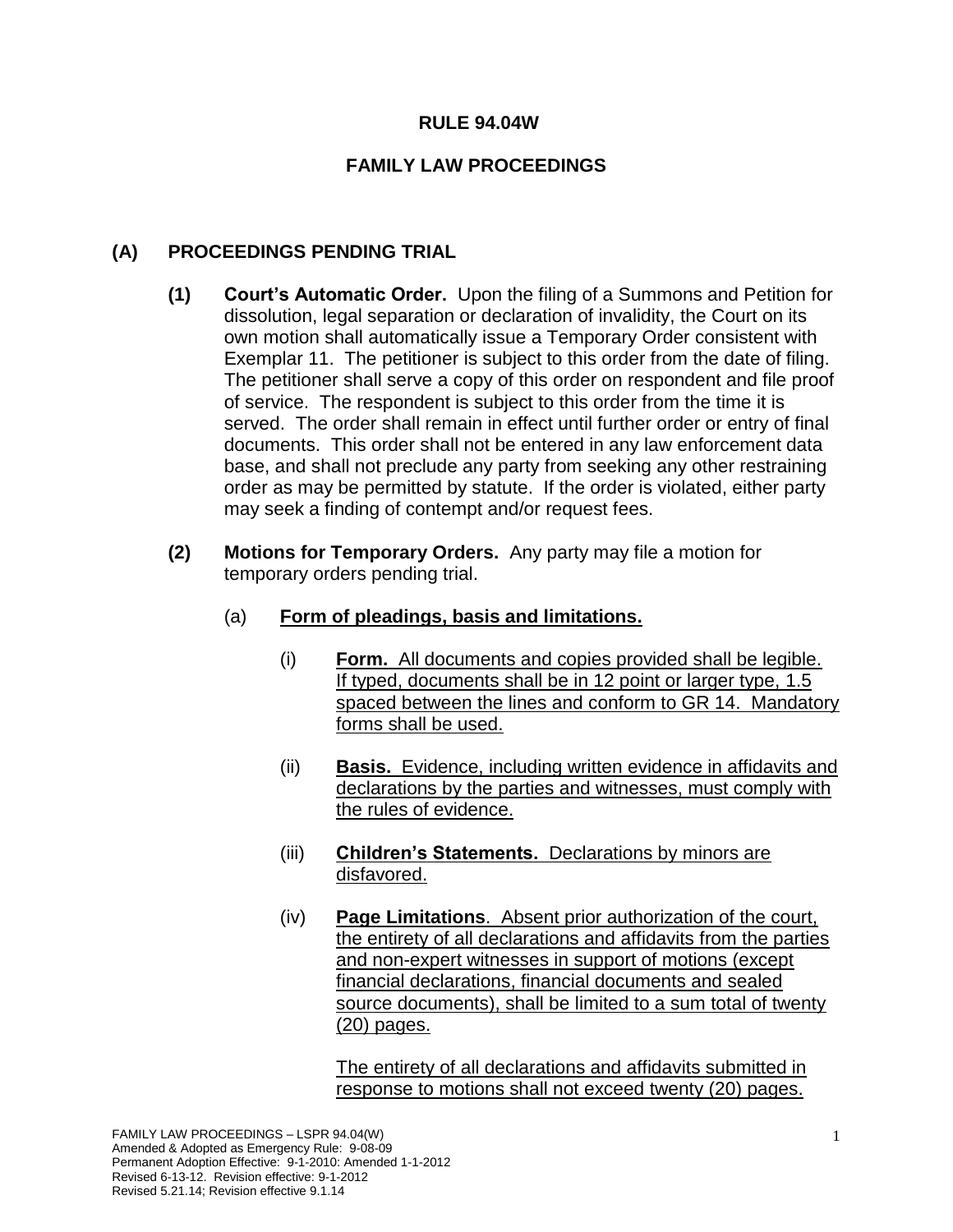The entirety of all declarations and affidavits submitted in reply to the response shall not exceed ten (10) pages.

Exhibits to any declarations shall count toward the above page limits.

Declarations, affidavits and reports from the Family Court Investigator, GAL, CPS or law enforcement shall not count toward the page limit. Declarations in support of Parenting Plans shall not count toward the page limit but shall not exceed three (3) pages.

- (v) **Violations of this rule.** If the Court finds that one or more of the parties violated this rule, the Court may, in its discretion, assess terms, strike or continue the matter, or refuse to consider the materials that violate this rule.
- **(b) Filing and Service.** The moving party shall, no later than 14 calendar days prior to the hearing date, file with the clerk and serve on each other's party/counsel his/her motion, note for motion, and all supporting documents. Unless previously filed and still current, the moving party's supporting documents shall include these mandatory forms, fully completed and signed by the moving party:
	- **(i) Residential Placement.** A motion concerning temporary residential placement of children must be accompanied by a Proposed Parenting Plan (WPF DR 01.0400 ), and a Declaration in Support of Parenting Plan (WPF DR 04.0120).
	- **(ii) Temporary Child Support.** A motion concerning temporary child support must be accompanied by a Child Support Worksheet (CSW), together with proof of income including the partys' most recent paystub and tax return with all attachments.
	- **(iii) Temporary Spousal Maintenance or Attorney Fees.** A motion for temporary maintenance or attorney fees must be accompanied by a Financial Declaration (WPF DR 01.0550).
- **(c) Response to Temporary Motions.** The opposing party's response must be filed and served no later than noon three (3) court days prior to the date scheduled for hearing; provided,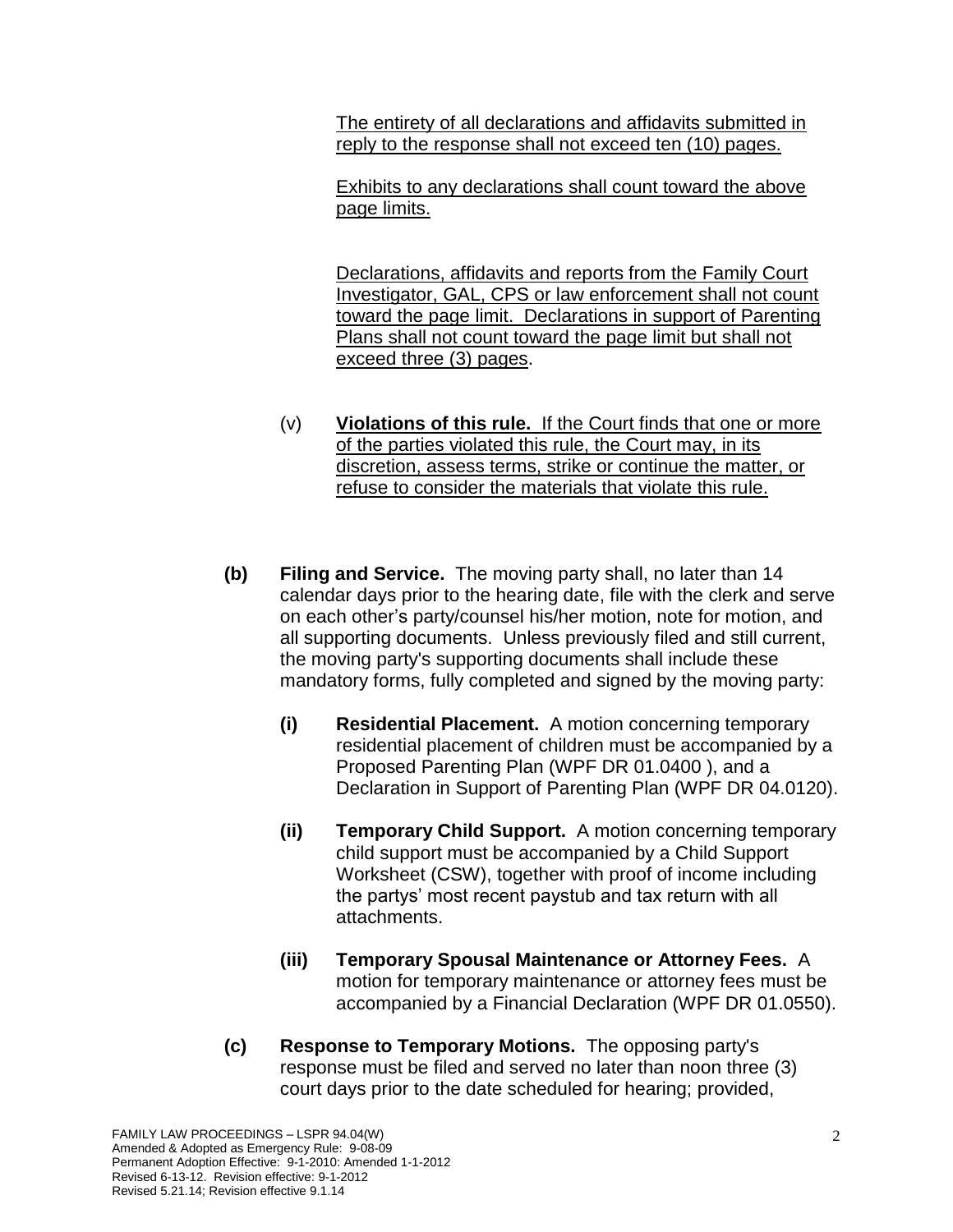however, if the response requests affirmative relief, it must be filed and served no later than five (5) calendar days prior to the hearing. Documents filed in strict reply to issues raised in the response must be filed and served the day prior to the hearing by noon. Responses filed and/or served later will not be considered. If the disputed issues include residential placement, temporary child support or spousal maintenance, or attorney fees, the appropriate mandatory forms shall be completed and signed by the responding party (unless previously filed and still current). Working copies should be provided to the court.

**(d) Confirmation/Strike Process.** All domestic motions must be confirmed by the moving party **by 10:00 a.m., two (2) court days prior to the court hearing** or the motion will be stricken. The moving party shall confirm the motion by notifying the clerk (at the specific confirmation telephone number or e-mail address designated by the clerk) and any other party. The confirmation shall include the caller's name and telephone number, the case name and cause number, the date and time of the motion, and the date and time of the confirmation. Confirmation will not be effective unless this procedure is used. If the moving party fails to appear after confirming the motion, the court may strike the motion, deny the motion, impose terms, and order any other relief the court deems appropriate. If the responding party fails to appear, the court may grant the relief requested.

A moving party voluntarily striking a hearing shall notify the Clerk and other party no later than 4:00 PM the court day prior to the hearing.

- **(e) Renotes.** Matters which have been previously noted in conformance with this rule may be renoted upon five (5) court days notice. The motion shall be confirmed as provided above or it will be stricken.
- **(f) Hearings on Temporary Motions.** All motions shall be determined on sworn declarations unless the court determines that testimony is necessary. Argument on temporary motions shall be limited to five minutes per side, except that the court may in its discretion increase or reduce the time for argument. Argument shall be limited to matters contained in the record. By agreement of the parties or order of the court, the matter may be submitted solely on the record.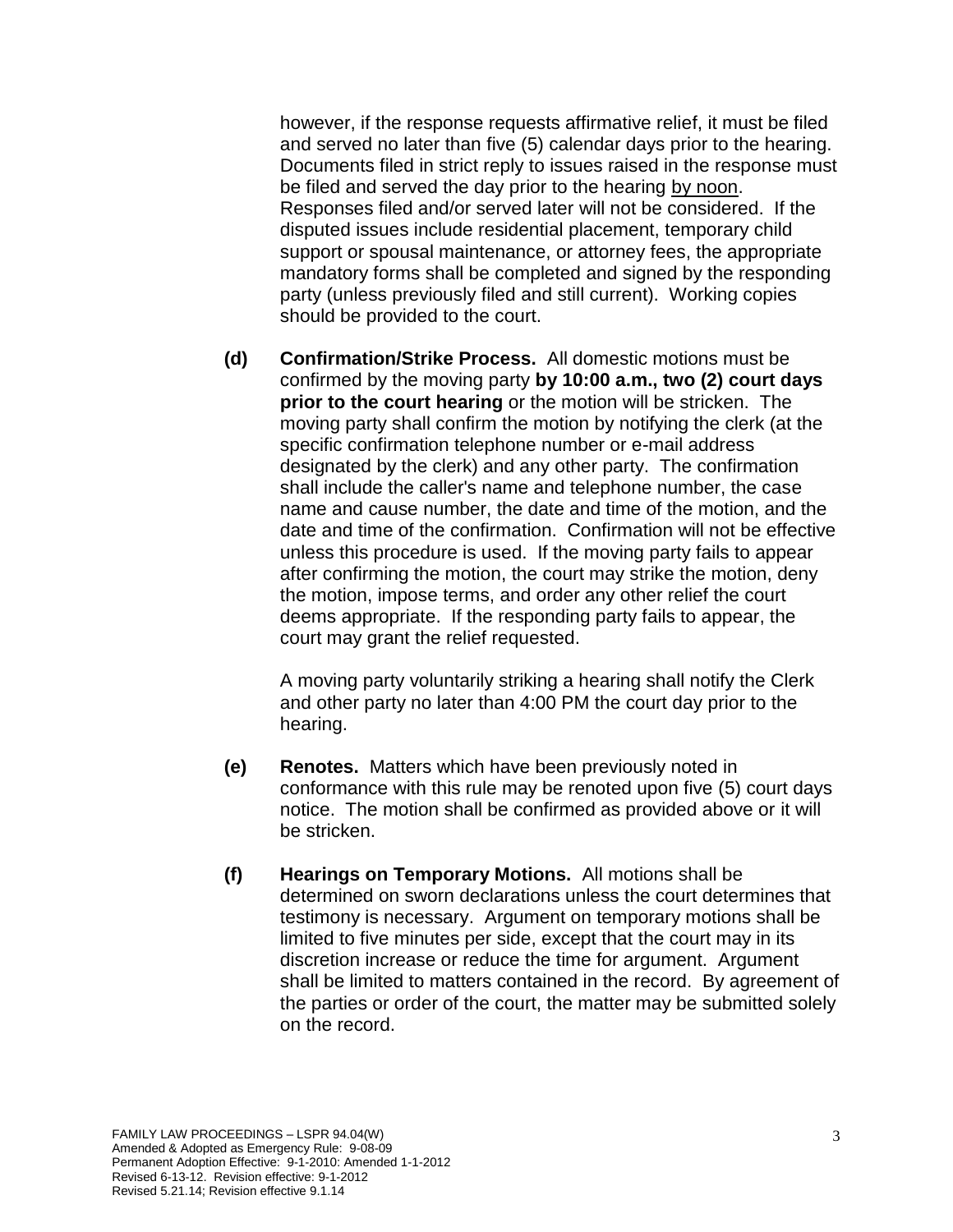- **(g) Orders Shortening Time.** Motions may be heard on shortened time only in the event of an emergency and where an Order Shortening Time has been signed by the court.
- **(3) Orders to Show Cause.** Where required by statute or court rule, a party may obtain an Order to Show Cause requiring the other party to appear and show cause why certain relief should not be granted. The return date on the show cause order shall not be sooner than fourteen (14) days after filing and service. In all other respects, the requirements of LR 94.04W  $(A)(1)$  shall apply.
- **(4) Mediation by Court Order.** In addition to mandatory mediation set forth below, in all contested Title 26 matters, a party may request, or the Court may order the parties to engage in mediation. Mediation shall take place as specified in the order of mediation. Failure to mediate in good faith may result in sanctions. The assigned mediator shall advise the Court of the date of the mediation, the parties participating and the outcome. If the matter is not resolved, the substance of the mediation shall remain confidential and the mediator may not be called as a witness in any proceeding.
- **(5) Status Hearings.** At any time pending trial, the Court may order that a status hearing be held. The purpose of the status hearing shall be to set deadlines for the completion of discovery, set deadlines for the completion of the guardian ad litem's report, or address other matters necessary to the timely resolution of the case. A party may set a status hearing by following the procedures set forth in 94.04(A)(1). Status hearings shall be heard on the motions calendar.

# **(B) NONCONTESTED DISSOLUTIONS**

- **(1)** No testimony or declaration will be required in cases in which the parties have stipulated to entry of the Decree or in cases in which the relief requested is the same as the relief requested in the petition and the other party is in default.
- **(2)** In cases in which the relief requested is different or more specific than the original petition and the respondent has defaulted, the party requesting relief must appear and present testimony in support of the request.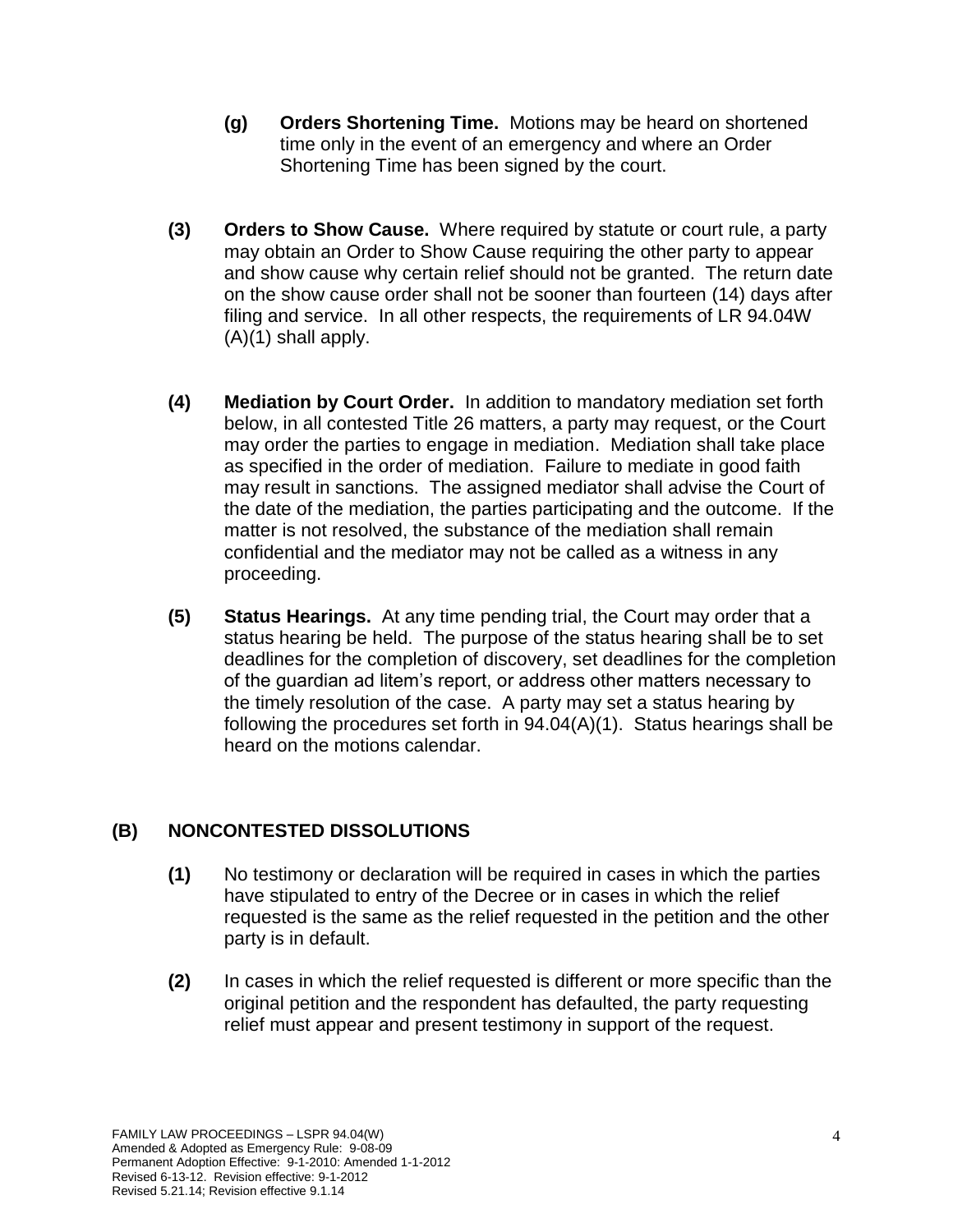### **(C) CONTESTED DOMESTIC MATTERS**

#### **(1) Mandatory Mediation**

- **(a) Applicable Cases:** This rule shall apply to all pending and newly filed contested cases under Chapter 26.09, 26.10, and 26.26 except support modifications and parentage cases initiated by the State of Washington.
- **(b) Note for Trial:** Except as provided in (c) below, a party may not note a matter for trial until the parties have attempted mediation in good faith with a court approved mediator. The matter shall be noted for trial using Exemplar \_3A\_\_ , which shall include a certificate of compliance with this rule.
- **(c) When Mediation is not Required.** Mediation shall not be required in the following cases:
	- **(i)** For good cause shown upon motion and approval by the court; or
	- **(ii)** Where a domestic violence restraining order or protection order (excluding ex parte orders) involving the parties is currently in effect;
	- **(iii)** Where a domestic violence no contact order exists pursuant to RCW 10.99;
	- **(iv)** Where the court upon motion finds that domestic violence abuse has occurred between the parties and that such abuse would interfere with arm's-length mediation.

Notwithstanding the foregoing, either party may by motion seek a court order requiring mandatory mediation in a case where it would not be required as set forth in  $(c)(2)$ ,  $(c)(3)$ , or  $(c)(4)$  above if the moving party believes that the parties would be able to mediate their dispute at arm's-length under the particular circumstances of the case.

- **(d) Settlement Conference:** Where mediation is not required or the parties have not mediated in good faith, the parties shall participate in a settlement conference as provided in (2). If the settlement conference does not result in an agreement, the matter shall be set for trial.
- **(e) Effect on Court Proceedings.** Mediation does not stay or otherwise affect the rights and duties of the parties established by statute, court rule, or court order. The court may enter temporary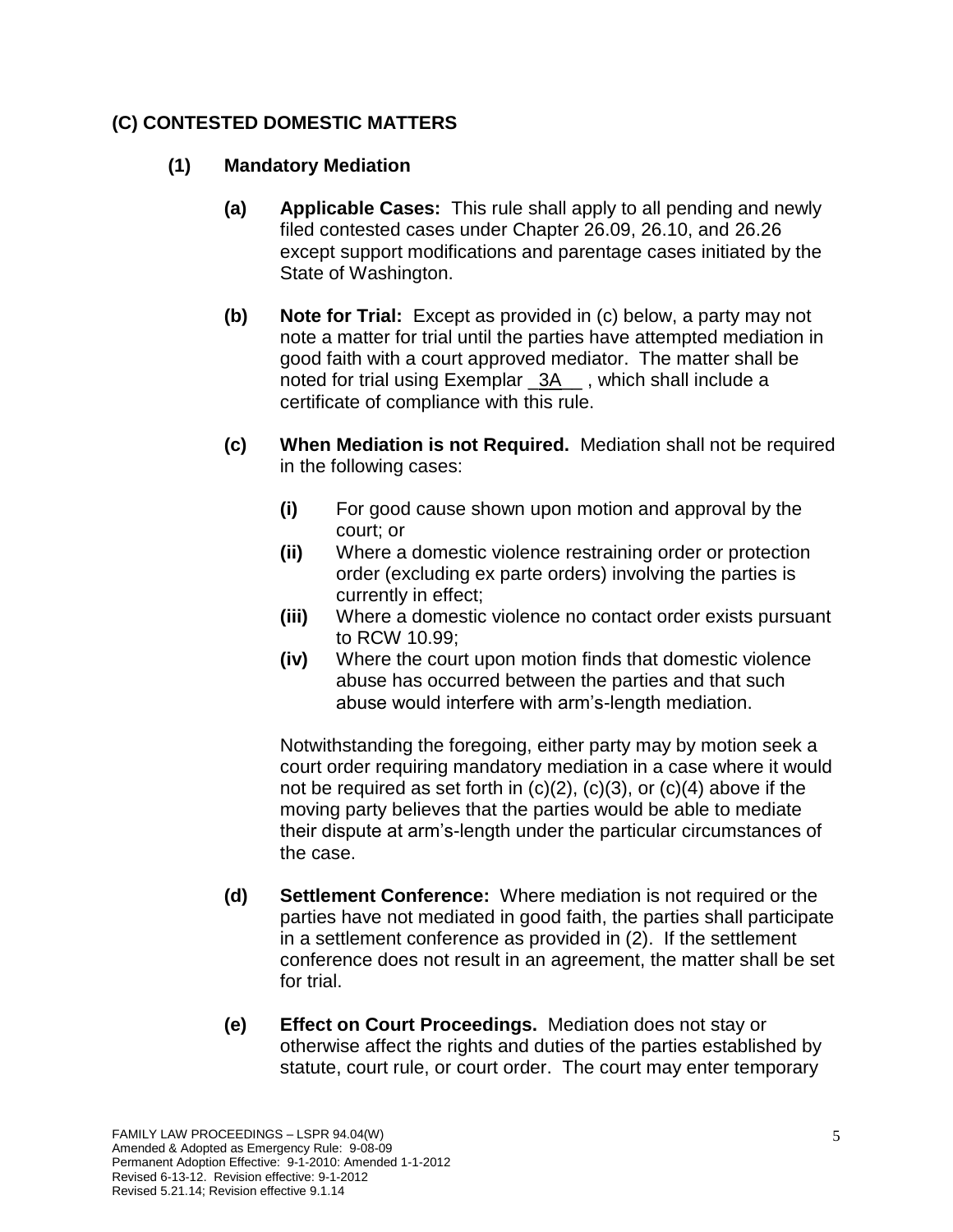orders and the parties may conduct discovery prior to or during the mediation process.

- **(f) Qualified Mediators:** The Yakima Superior Court shall maintain a list of qualified mediators which shall include the following information: each mediator's name and organization, if any, address, telephone number and fee schedule. A qualified mediator shall be either an attorney with at least five years domestic relations experience and mediation training or a non attorney with at least five years of domestic relations experience and mediation training. Mediators must be approved by the Superior Court. The Dispute Resolution Center of Yakima and Kittitas Counties shall be considered a qualified mediator. The Court may approve upon motion by a party or parties the services provided by a mediator that is not on the Court's list, but is otherwise qualified.
- **(g) Selection of Mediators:** The parties may either agree to a mediator from the court approved list or the mediator will be determined by use of a strike list. If the parties are unable to afford a private mediator, the Dispute Resolution Center of Yakima and Kittitas Counties shall be utilized. The parties shall notify the court and the mediator of the mediator selected. A mediator may decline an appointment, in which case the parties shall select a new mediator utilizing the same procedure.
- **(h) Mediation date and materials:** The mediator shall determine the mediation time and dates and whether or not mediation statements are required.
- **(i) Mediation Procedure:** The mediator shall determine how the mediation is conducted. The parties and their lawyers shall personally attend the mediation unless there is a written agreement between the lawyer and the client that the lawyer will not attend. In the event of such agreement, the mediator and the other party/lawyer will be notified in advance of the mediation. The mediator may approve telephonic appearances for parties who reside out of state.
- **(j) Cost of Mediation:** The mediator shall be paid by the parties. Payment responsibilities and arrangements shall be determined by the mediator and the parties.
- **(k) Failure to Comply:** Willful refusal to participate in mediation or willful delay in completing mediation may result in a finding of contempt or imposition of sanctions.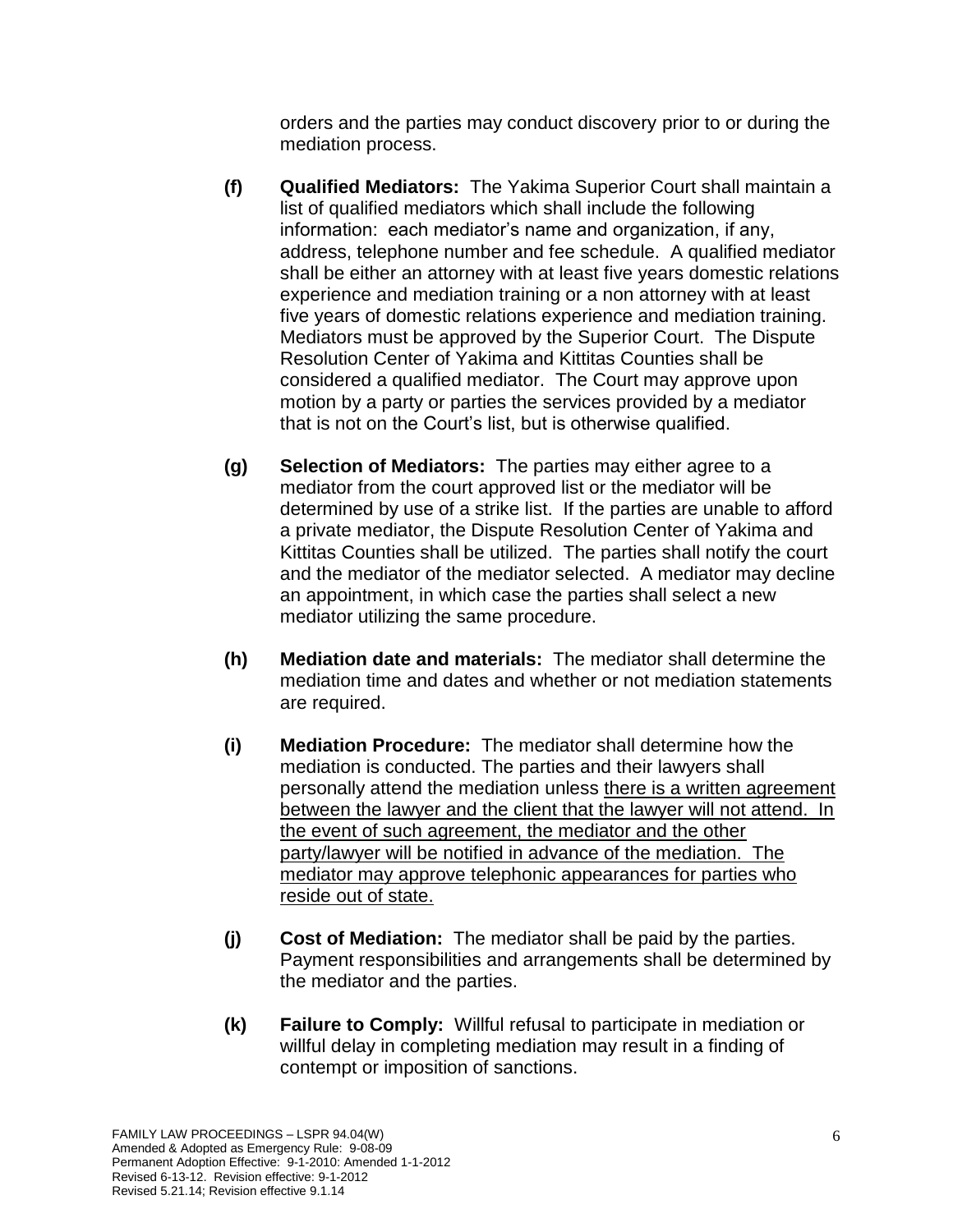- **(l) Notice of Compliance/Agreement:** If no settlement is reached, the mediator shall, within 7 days, file with the Clerk with copies to the parties, a certificate showing that there has been compliance with this rule. If an agreement is reached in mediation, that agreement shall be reduced to writing and signed by the parties and their lawyers.
- **(m) Incorporation of RCW 7.07:** The Uniform Mediation Act, RCW 7.07, is incorporated herein by reference, including but limited to the confidentiality of documents and mediator privilege protections of that Act.
- **(n) Effective Date:** September 1,\_2014\_\_\_\_\_\_\_\_\_\_\_\_.
- **(2) Settlement/Status Conference and Trial.** In the event that mediation is not required a settlement/status conference shall be held in all contested domestic relations cases, including custody modifications, paternity actions, other than those initiated by the State of Washington, non parental custody cases and meretricious relationship and civil union matters. The purpose of the settlement/status conference is to set timelines for the completion of discovery and guardian ad litem reports, identify disputed issues and pursue settlement of the case. Domestic relations cases shall not be set for trial unless ordered and after a full settlement conference has been held. Parties and assigned guardians ad litem shall attend the settlement conference.
	- **(a) Note for Settlement Conference.** Once a response to a petition has been filed, and, if applicable, the Children Cope With Divorce class has been completed by the noting party, a party may request a settlement conference date by filing a Note For Settlement Conference (Exemplar 3A), together with a fully completed Position Statement (Exemplar 5). If there is a guardian ad litem or family court investigator assigned to the case, his/her name shall be listed on the Note for Settlement Conference.
	- **(b) Filing Position Statements.** The party who notes the matter for settlement conference shall file and serve his/her Position Statement contemporaneously. The other party shall file and serve a Position Statement no later than fourteen (14) days prior to the settlement conference. If either party fails to timely file a Position Statement or files an incomplete Position Statement, the judge/court commissioner may strike the settlement conference and impose terms.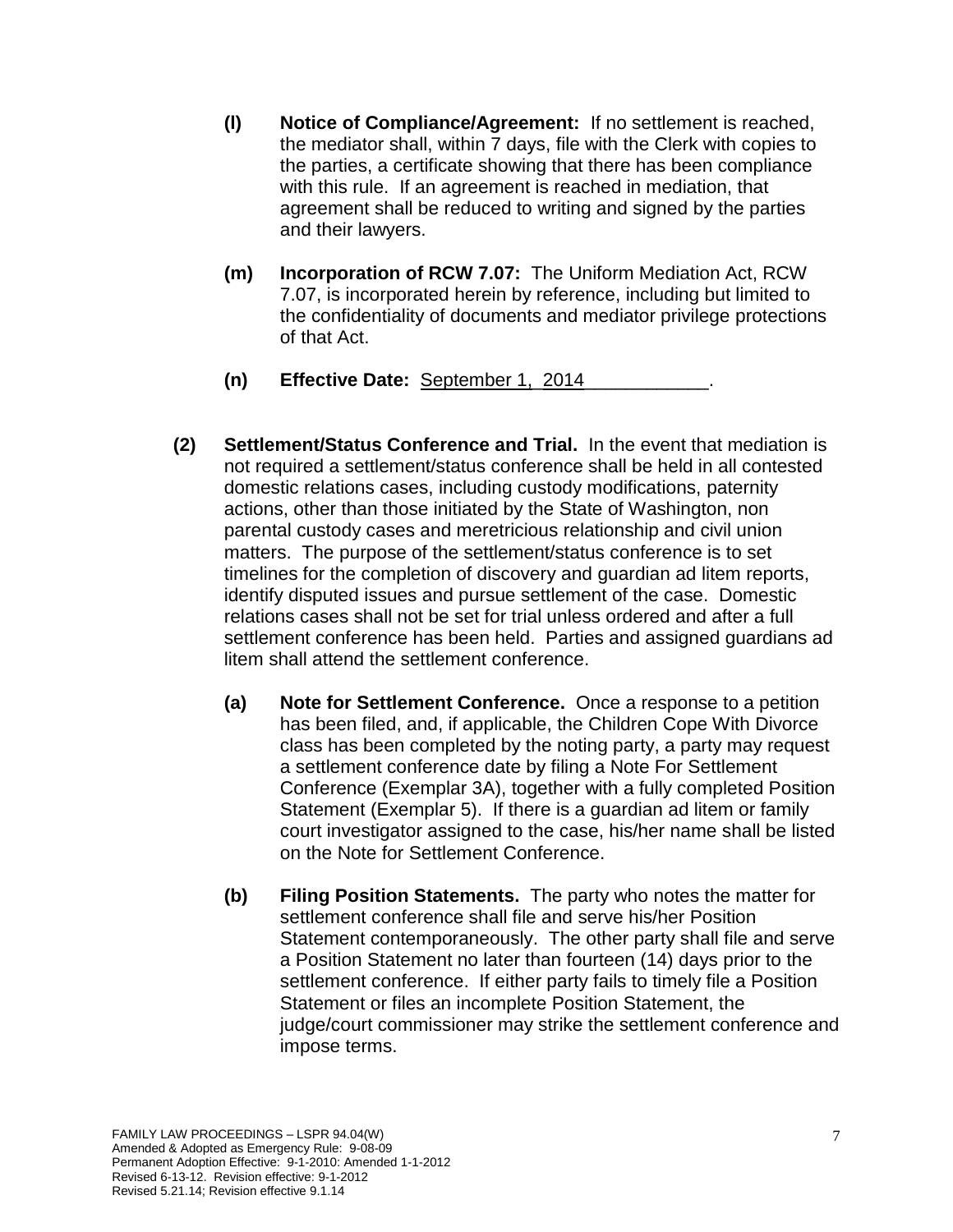**(c) Settlement Conference and Trial Dates.** Upon receiving the Note for Settlement Conference and completed Position Statement, the Court Administrator shall schedule a settlement conference and shall send notice to the parties and any assigned guardian ad litem or family court investigator. The settlement conference shall not be scheduled sooner than sixty days after the Note for Settlement Conference is filed. At the conclusion of the settlement conference the Judge/Court Commissioner may direct the Court Administrator to set the matter for trial or may schedule an additional settlement conference. At the conclusion of the conference, the Court shall complete and the parties shall sign a Settlement/Status Conference order. (Exemplar 6)

#### **(d) Position Statements**

- **(i)** Position statements must be in the form of Exemplar No. 5. The Position Statement shall be filed as a sealed source document and shall not be used for any other purpose or reviewed by the trial judge, unless specifically agreed by the parties. The Position statement shall indicate the proposed disposition of assets and liabilities, as well as proposed spousal maintenance, child support and residential placement of children, as applicable.
- **(ii) Asset List:** If distribution of assets is at issue, each party shall complete a list of assets, both community and separate. For each asset listed, the party shall provide a good faith opinion as to the fair market value of the asset as of the date of separation. With respect to real property assets, the party shall provide a copy of any appraisal or market analysis intended to be used at trial. With respect to retirements, pensions, investment or bank accounts, the party shall provide a copy of all statements referencing the value of such accounts as of the date of separation and the most recent statement. With respect business assets, the party shall provide a copy of the most recent profit/loss statement available and a copy of the most recent tax return with all schedules attached.
- **(iii) Liabilities List:** If distribution of debts is at issue, each party will provide copies of statements from the creditors listed, both as of the date of separation and the most recent statement.
- **(iv) Spousal Maintenance and Child Support:** If spousal maintenance or child support is at issue, each party shall file a copy of his/her most recent paycheck, together with the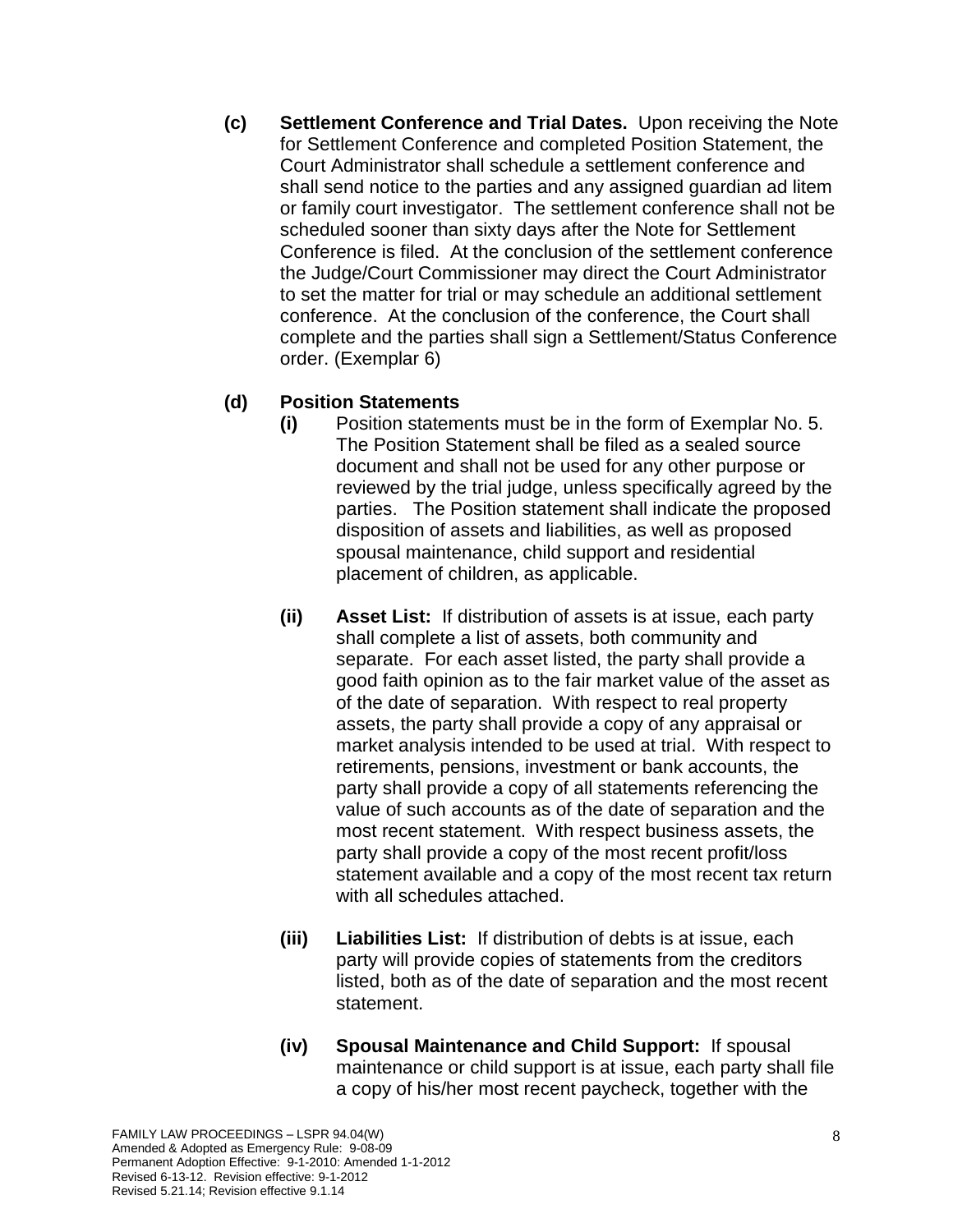most recent tax return if not already on file. Each party shall fill out a statement regarding monthly expenses.

# **(D) MODIFICATION OF DECREE OF DISSOLUTION**

# **(1) Parenting Plans**

- **(a) Ex Parte Requests for Change in Primary Residential Care.** An ex parte request to change custody shall be denied unless an emergency is clearly established by the sworn declaration of the party seeking the change.
- **(b) Petitions for Modification of Custody or Residential Placement.** A petition for a major modification of a parenting plan shall be commenced by filing a Summons, Petition, Proposed Parenting Plan and supporting declarations. The matter may be noted for adequate cause and temporary orders in conformance with LR 94.04(A)(1). If adequate cause is found, the matter may be noted for settlement conference by either party. If adequate cause is not found, the matter shall be dismissed.

#### **(c) Petitions for Minor Modification of Parenting Plans.**

In any case in which the parenting plan provides for alternative dispute resolution, the party seeking a minor modification shall state whether alternative dispute resolution has been exhausted prior to filing the Petition. The court shall not consider the petition unless the alternate dispute resolution shall have been exercised in good faith. Failure to participate in good faith may result in the imposition of terms.

## **(2) Child Support Orders**

- **(a)** A petition to modify a child support order shall be commenced by filing a Summons, Petition, Child Support Worksheet and proof of income, including a copy of the partys' most recent paystub and tax return with all attachments.
- **(b)** The documents, above-described, shall be served on the opposing party as provided by statute.
- **(c)** The matter shall be noted for hearing in conformance with the procedures described in LR 94.01(1). The matter shall not be scheduled for hearing until at least 20 days have elapsed since service on the opposing party.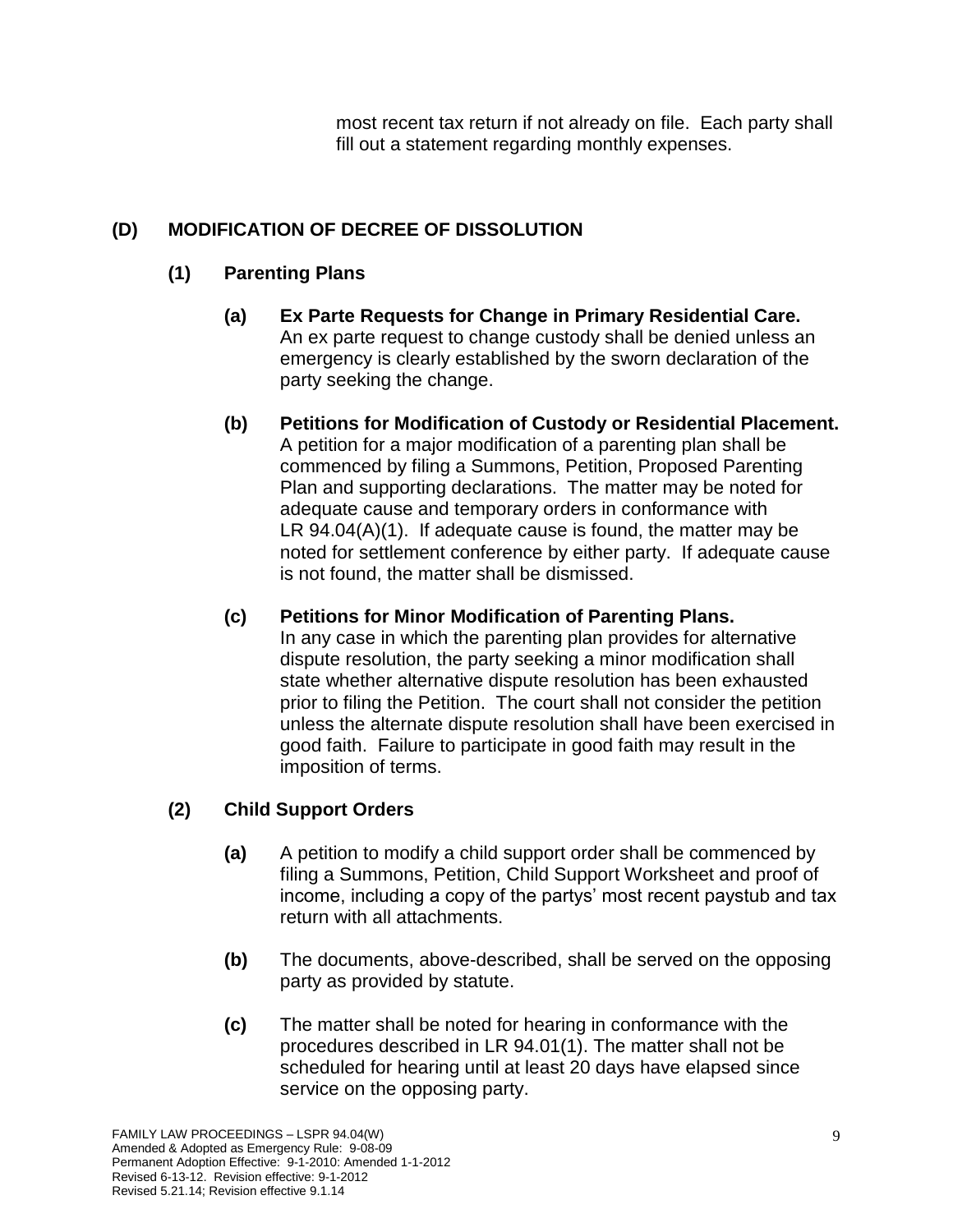**(d)** The petition shall be determined on declarations unless the court determines that oral testimony is required.

### **(3) Modification of Spousal Maintenance**

- **(a)** A Petition to modify spousal maintenance shall be filed and served as provided by statute and civil rules.
- **(b)** The Petition shall be noted for hearing and served as provided by LR 94.04(1). If the court determines that there has been a sufficient change of circumstances since entry of the Decree, the matter shall be set for an evidentiary hearing. If the court finds there has not been a sufficient change of circumstances, the petition shall be dismissed.

### **(E) CHILD SUPPORT**

#### **(1) Tax Exemption**

In determining how to award exemptions, the court should look to the percentage of the basic child support obligation paid by each parent, as well as each parent's obligation for day care expenses. In awarding the exemption, the court should also consider tax benefits available to either parent, for example, head of household status, child credits and day care credits.

**(2)** Child support affidavit requirement regarding Public Assistance and notice to Office of Support Enforcement.

No temporary or permanent order for future or past due child support shall be entered by the court unless:

**(a)** One or both parties shall have filed an affidavit declaring that the affiant has no children or stepchildren, who are the subject of the present order, who currently receive public assistance or live in a state funded placement out of the family home, and that neither spouse owes any past debt to the Washington State Department of Social and Health Services, (the affidavit shall be in the same form as Exemplar No. 7); or

The Office of Support Enforcement has been served with notice of the application for an order of support prior to hearing, fifteen (15) days for temporary orders and twenty-one (21) days for final orders.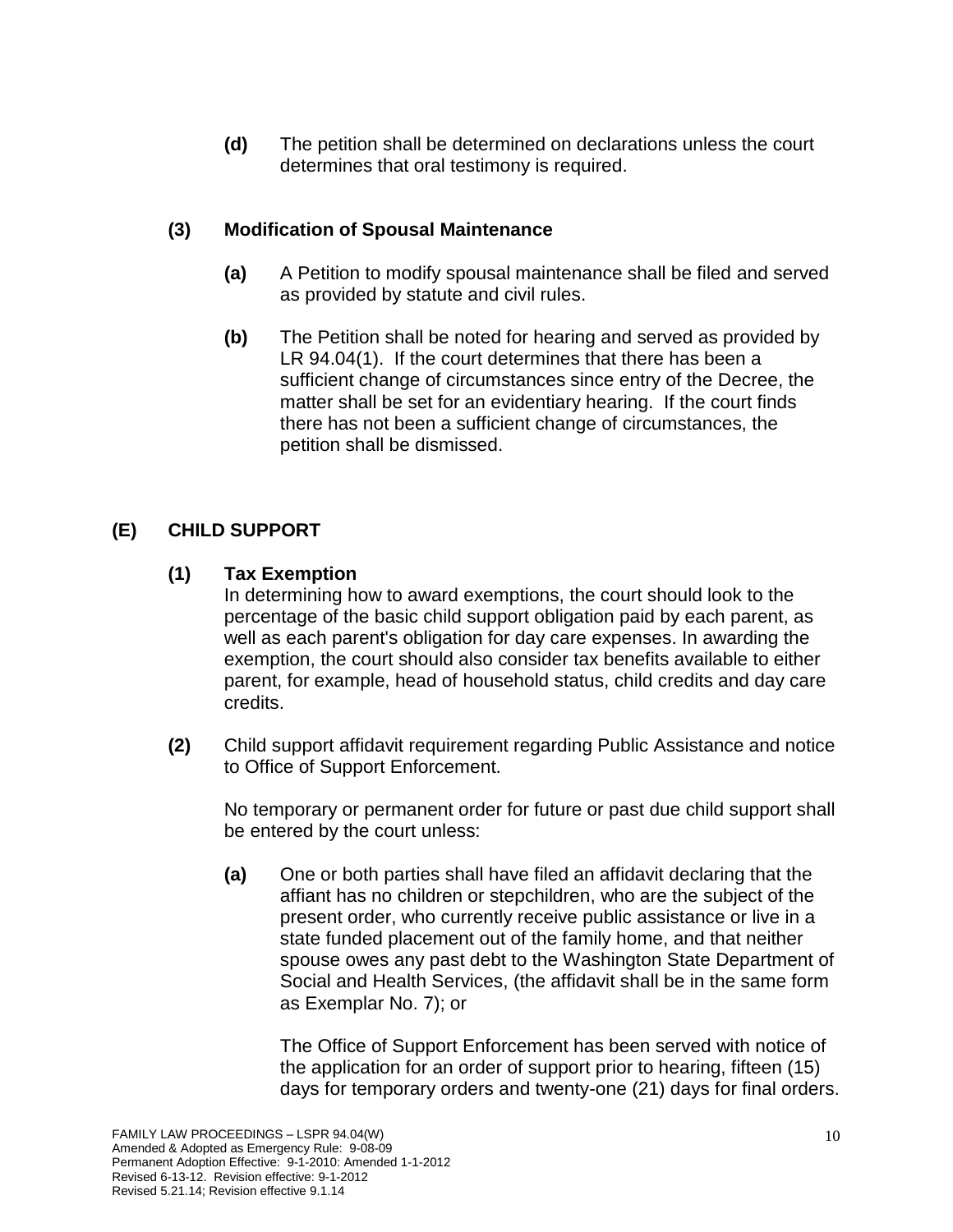# **(F) TEMPORARY / PERMANENT PARENTING PLANS**

When implementing temporary or permanent parenting plans, and in addition to considering the criteria set forth in applicable statute and case law, the court may consider the following guidelines for alternative residential time.

### **(1) Alternate Residential Time Guidelines For Yakima County**

- **(a) Alternate Residential Time:** The following schedule shall be used only as a guideline in setting alternate residential time, based on the child's age:
	- **(i) 0 to 6 months:** Two hours, twice per week.
	- **(ii) 6 months to 1 year:** Two hours, twice per week; and a. four hours, once per week.
	- **(iii) 1 year to 3 years:** Two hours, twice per week; and a. eight hours, once per week.
		- b. These holidays alternated each year, for eight hours each: Easter, July 4th, Thanksgiving, Christmas Eve, and Christmas Day.
		- c. Overnight residential time is not usually recommended.
	- **(iv) 3 years to 5 years:** Two hours, twice per week; and
		- a. Alternating weekends from Saturday at 9:00 a.m. until Sunday at 6:00 p.m.
		- b. These holidays alternated each year: Easter, July 4th, Thanksgiving for 2 days; Christmas Eve and 2 days before and Christmas Day and 2 days thereafter.
		- c. Summer residential time: Two non-consecutive one-week periods.
	- **(v) 5 years and older:** Every other weekend from Friday at 6:00 p.m. until Sunday at 6:00 p.m. If Friday is a school holiday, the weekend begins Thursday at 6:00 p.m. If Monday is a school holiday, the weekend ends Monday at 6:00 p.m; and
		- a. One weekday from 5:30 p.m. until 7:30 p.m., once per week.
		- b. These holidays alternated each year: Thanksgiving for 4 days, the first half of Christmas school vacation the first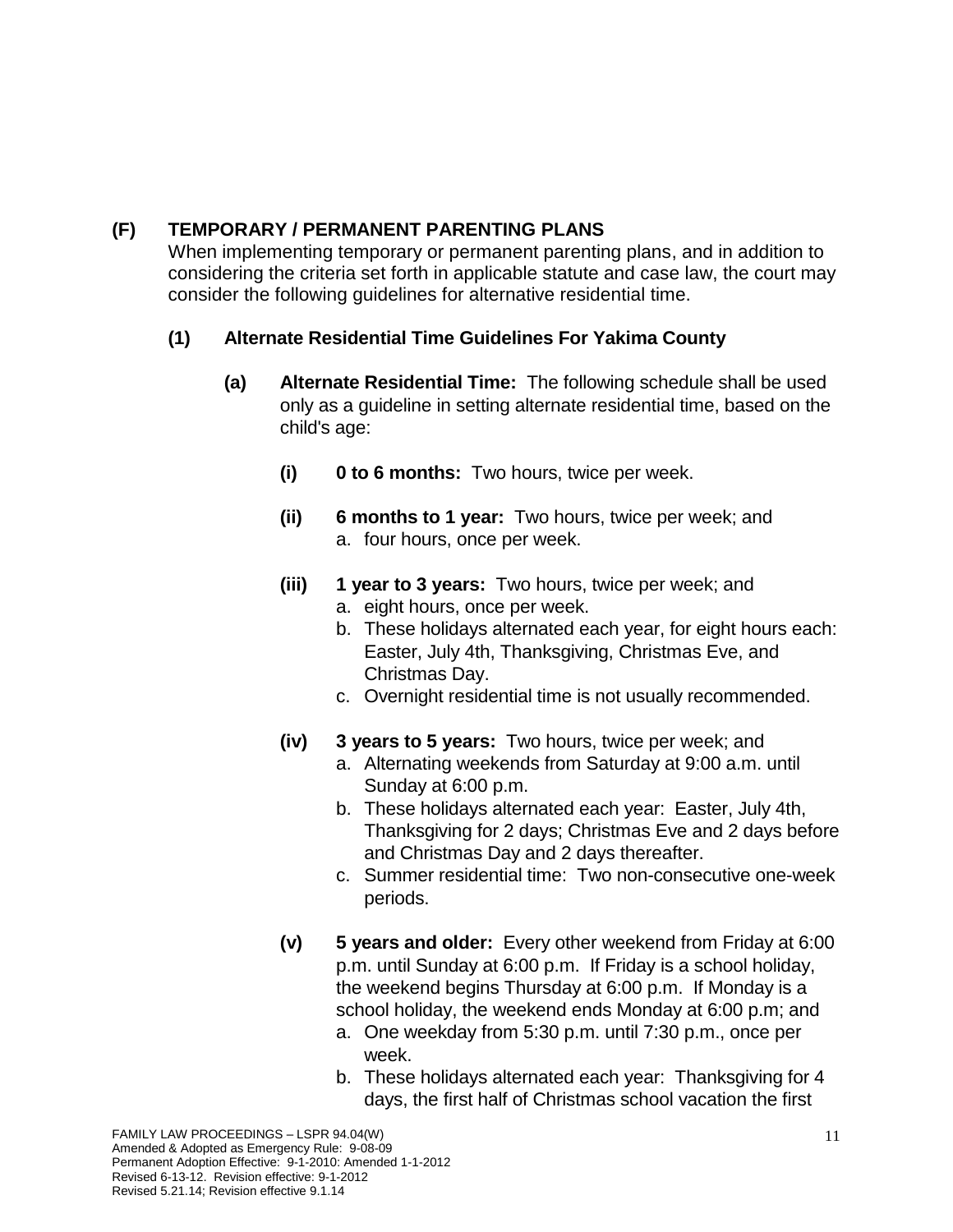year and the second half of Christmas school vacation the next year, and spring vacation.

- c. Summer residential time: 30 days, unless the parents agree to a shorter or longer period of time, or the Court finds that there are circumstances which would extend or shorten summer residential time. During this summer time, the primary residential parent shall have residential time with the child during one weekend (except during extended trips, etc.).
- **(b) Father's/Mother's Day**: Regardless of the residential times suggested above, the mother shall have residential time of at least 4 hours on Mother's Day, and the father shall have residential time of at least 4 hours on Father's Day.
- **(c) Birthdays**: Each parent shall be allowed to spend at least 4 hours with the child to celebrate the child's birthday, and that parent's birthday, within two days of that birthday.
- **(d) Telephone Contact**: Reasonable telephonic contact with the child is usually appropriate, and should not be less that once per week for each parent during that parent's nonresidential time.
- **(e) Different Age Groups**: When children of different age groups are involved, the preference shall be to follow the guideline for the oldest child, so that the children remain together.
- **(f) Cancellation**: For weekend visits, the primary parent shall have the child available for one hour after the scheduled starting time. If the other parent does not pick up the child within that hour, then the weekend visit shall be deemed canceled.
- **(g)** These provisions are designed to encourage each parent to maintain a loving, stable, and nurturing relationship with the child. Each parent shall encourage the parent/child relationship of the other parent, and shall make residential arrangement decisions which are in the best interest of the child.

# **(G) PARENTING SEMINARS**

**(1) Definition of Applicable Cases.** All domestic cases including dissolutions, legal separations, major modifications and non-state initiated paternity actions where the parties are parents of children under the age of 18, and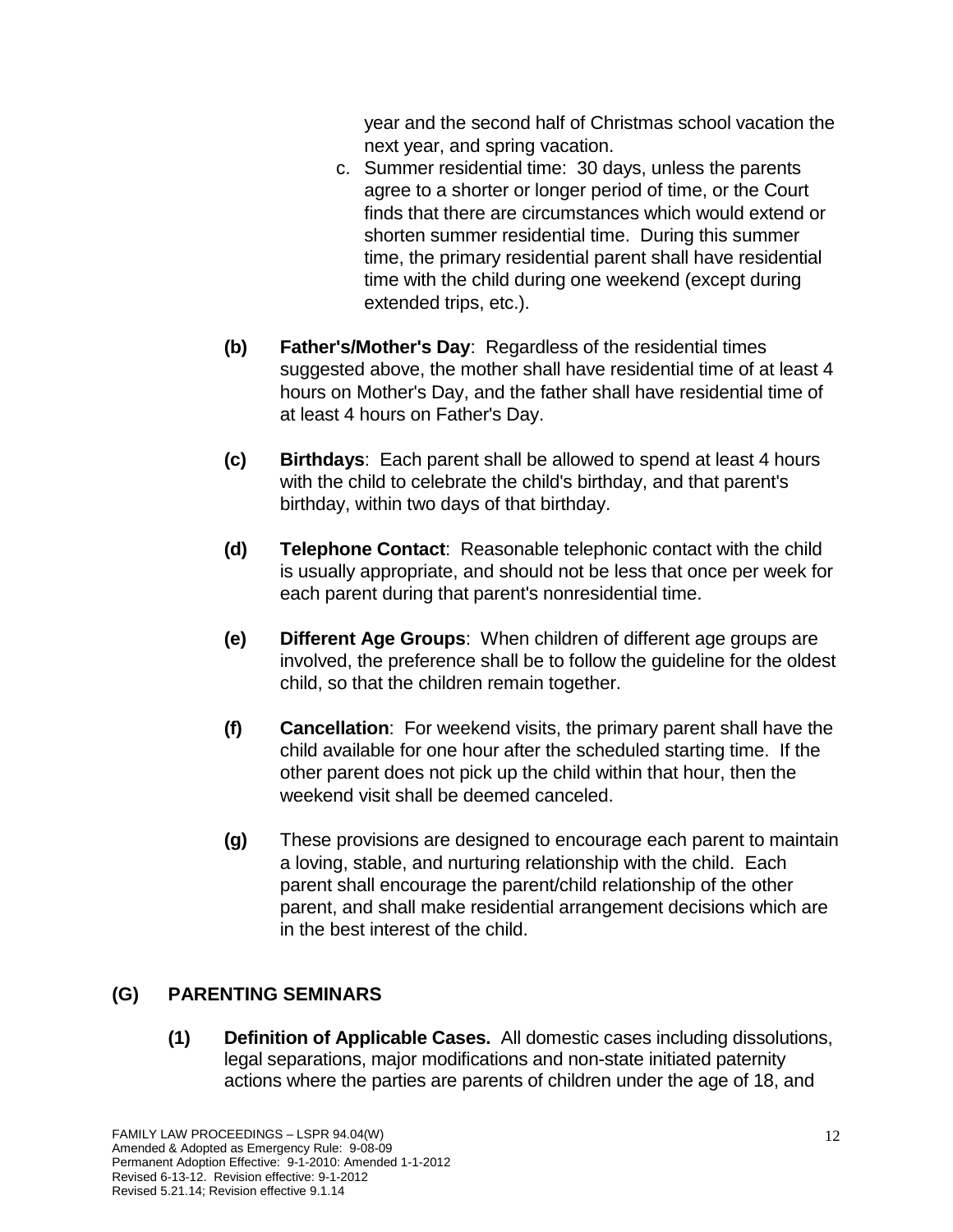where a parenting plan or residential schedule is required, the parties shall attend an approved Impact on Children Seminar.

- **(2) Impact on Children Seminars; Mandatory Attendance.** Within 60 days after service of a petition or initiating motion on the respondent, both parties shall participate in, and successfully complete, an approved Impact on Children Seminar. Standards for a court-approved Impact on Children Seminar are set forth in sections (7), (8) and (9) below. Successful completion shall be evidence by a certificate of attendance filed by the provider agency with the court.
- **(3) Permissive Application.** The court may require parties in domestic violence actions brought under RCW 26.50, and non-parent parties in any domestic case, to attend an Impact on Children Seminar.

## **(4) Special considerations/waiver.**

- **(a)** In no case shall opposing parties be required to attend a seminar together.
- **(b)** Upon a showing of domestic violence or abuse which would not require mutual decision-making pursuant to RCW 26.09.191, or that a party's attendance at a seminar is not in the children's best interest, the court shall either:
	- **(i)** waive the requirement of completion of the seminar; or
	- **(ii)** provide an alternative voluntary parenting seminar for battered spouses or partners.
- **(c)** The court may waive the seminar requirement for one or both parties in any case for good cause shown, or may approve an alternative delivery system so the party affected can still receive the same or similar child impact information.
- **(5) Fees.** Each party attending a seminar shall pay a fee charged by the approved provider agency. The fees charged shall not be cost-prohibitive to the parties. The seminars shall be conducted at no cost to the county's general revenue allocation to the court.

# **(6) Failure to comply.**

**(a)** Non-participation, or default, by one party does not excuse participation by the other party. Respondent's refusal, delay or default will not delay the progress of the case to a final decree. Petitioner's refusal or delay will prevent the case from being set for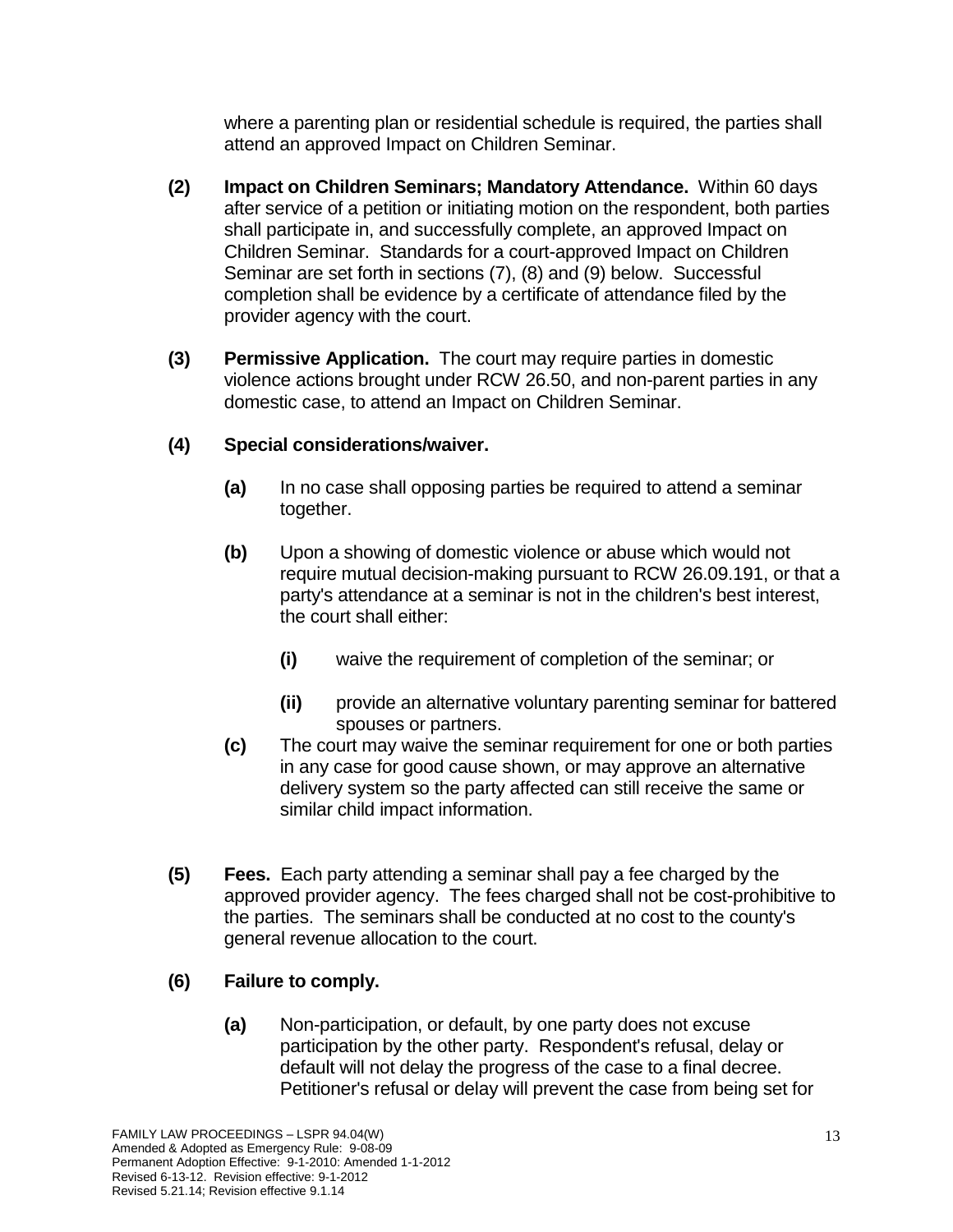trial or any final order affecting the parenting/residential plan being entered. Willful refusal or delay by either party may constitute contempt of court and result in sanctions imposed by the court, or may result in the imposition of monetary terms, default and/or striking of pleadings.

- **(b)** In post-decree actions in which attendance had previously been required but not completed or considered and waived, the moving party's motion or petition affecting a parenting plan shall not be entertained until that party has first completed a child impact seminar, unless approved by the court for good cause shown.
- **(7) Provider Agencies.** Approved Child Impact Seminars shall be those offered by one or more individuals or counseling agencies approved by the court. "Approval by the court" means approval by a majority of the judges. Parties may use equivalent services offered by other courts, private agencies or religious organizations, upon approval by the judge in the individual case.
- **(8) Seminar content.** A court-approved child impact seminar shall include, at a minimum:
	- **(a)** the developmental stages of childhood;
	- **(b)** stress indicators in children;
	- **(c)** age appropriate expectations of children;
	- **(d)** the impact of divorce on children;
	- **(e)** the grief process;
	- **(f)** reducing stress for children through an amicable divorce; mediation as alternative to litigation
	- **(g)** the long-term impact of parental conflict on children;
	- **(h)** importance of child's relationships with both parents; fostering those relationships;
	- **(i)** communication skills for divorced parents;
	- **(j)** practical skills for working together; and
	- **(k)** the impact on children when step-parents and blended families enter their lives.
	- **(l)** parenting children with limited time (alternate residential time limits)
	- **(m)** involvement of extended family
- **(9) Qualifications of Instructors.** Child impact seminars should be conducted by a team of not less than two instructors, including one male and one female. Instructors should have the following minimum credentials and experience;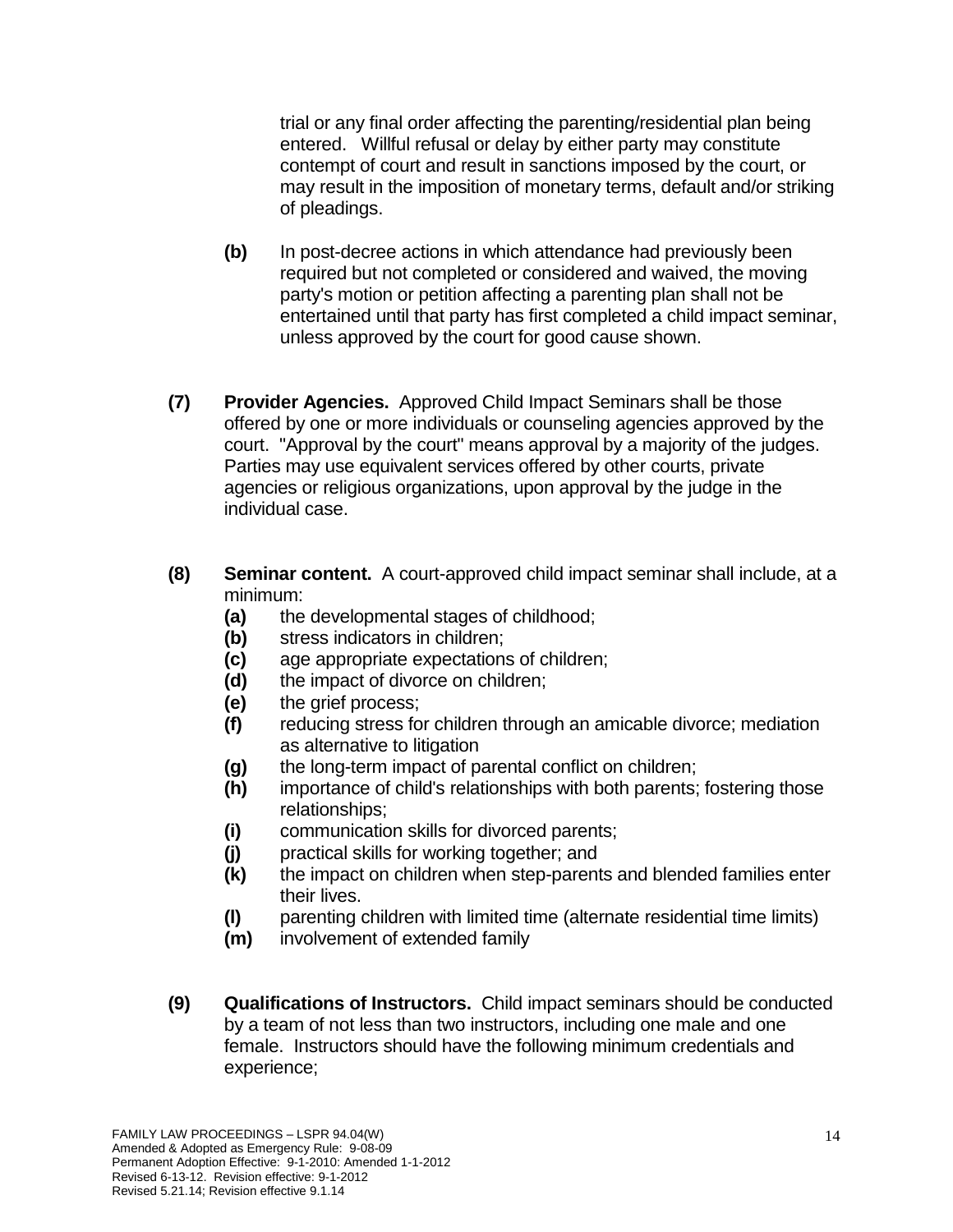- **(a)** a master's degree in social work, psychology or other related behavioral science;
- **(b)** supervised experience in treatment of emotionally disturbed children, adolescents and their families;
- **(c)** experience in providing a wide range of mental health services to children and families, with specific experience in the areas of separation/divorce, loss and grief, and blended families;
- **(d)** extensive knowledge of child development, age appropriate expectations for children, and positive parenting;
- **(e)** an ability to work with other agencies as part of a collaborative program; and
- **(f)** strong oral communication skills.

When parties choose to use agencies or religious organizations which have not received prior approval by the court, the court may modify or waive the foregoing qualifications for the instructors upon a showing of functional equivalency.

**(10) Referrals for other services.** During the seminar, referral resources may be made available to the parties, and their children, including individual and family counseling, drug/alcohol counseling, anger management counseling, parenting classes, etc. These services are optional, and the parties must seek their own funding resources.

# **(H) GUARDIANS AD LITEM**

## **(1) Registry Administration**

- **(a)** The court shall maintain and administer Guardian ad Litem registries for Family Law and Guardianship/Probate/Trusts. These registries shall not include Juvenile Court volunteer Guardians ad Litem or CASAs, which shall continue to be administered independently by their respective programs.
- **(b)** The court shall maintain the application form and background information records pertaining to each person listed on a registry. Persons listed on a registry or registries shall update information annually on a date specified for each registry.
- **(c)** The application forms as described in paragraph 2, curriculum vitae, certificate of attendance at training, and guardianship certificates of qualification under Title 11 shall be available for public review.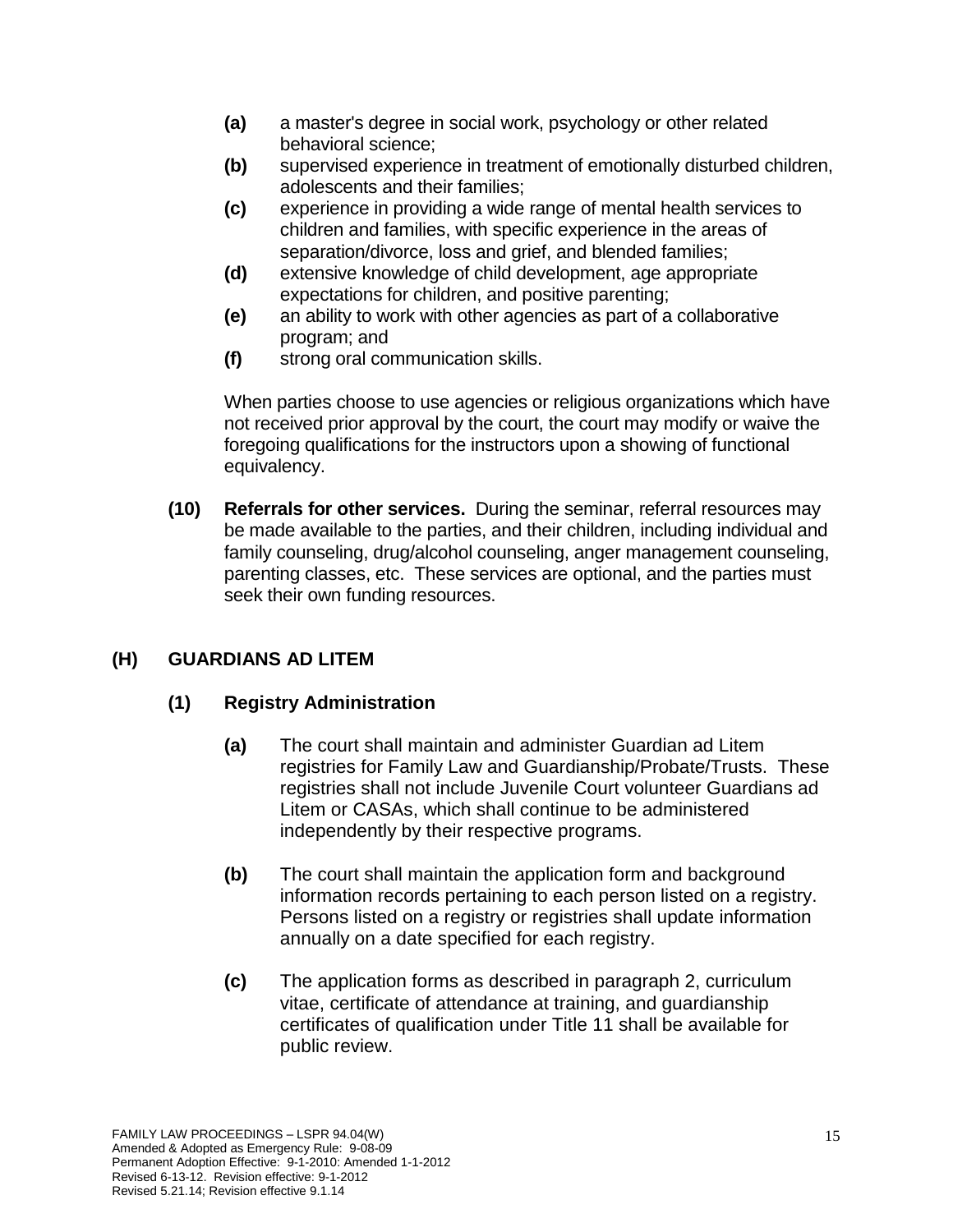- **(d)** All guardians ad litem on the registry shall be required to complete mandatory training. The court shall periodically sponsor or approve training programs which registry applicants shall be required to attend to maintain and improve their level of proficiency.
- **(e)** Each registry shall continuously open for new applications and persons applying shall be notified of their placement on the registry and the date thereof.
- **(f)** The court may impose an application processing fee and/or charge a fee for the training programs.

## **(2) Requirements for Listing on Registries**

**(a) Education and Experience Requirements**

#### **(i) Attorneys**

**(1) Guardianship, Probate Registry** Member of the Washington State Bar Association in good standing and five years of relevant experience in the practice of law.

# **(2) Family Law Registry**

Member of the Washington State Bar Association in good standing and five years of experience in the practice of law, with at least 50 percent of that practice in family law or dependency cases.

## **(ii) Non-attorneys**

#### **(1) Guardianship Registry**

Bachelor's degree in relevant subject area and five years' experience in the following: needs of impaired elderly people, physical disabilities, mental illness, developmental disabilities and/or other areas relevant to the needs of incapacitated persons.

## **(2) Family Law Registry**

A minimum of a Bachelor's degree in a relevant field and a minimum of five years' experience working with families and children.

## **(3) Parentage Cases**

In RCW 26.26 actions, a relative of the minor mother or father may be appointed who has complied with the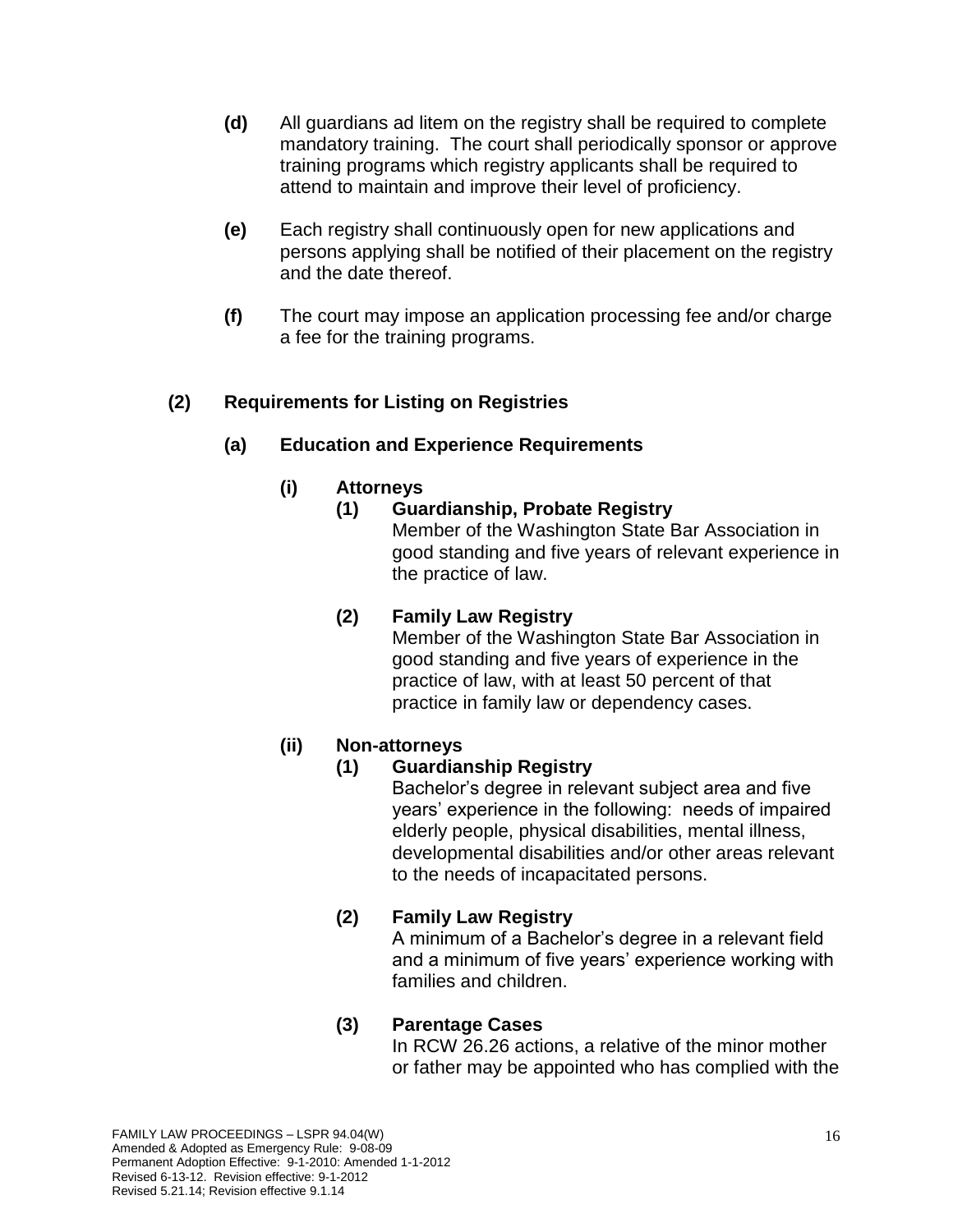requirements of RCW 26.12.175 and who is otherwise suitable.

#### **(b) Application Process**

Each application shall be accompanied by the following:

- **(i)** Copy of the certificate evidencing successful completion of the current training required for the area of Guardian ad Litem practice;
- **(ii)** Application and fee allowing the court to obtain a current Washington State Patrol Certificate regarding criminal history;
- **(iii)** Curriculum vitae, showing work and professional or personal experience in or related to the field that would assist in the performance and completion of Guardian ad Litem duties;
- **(iv)** Signed release of information directed to all professional regulatory bodies which have licensed or supervised the applicant within the last ten years;
- **(v)** Certificate of Qualification for Guardians ad Litem seeking appointment under RCW Title 11;
- **(vi)** Description of the nature, status and outcome of any professional complaints, investigations or disciplinary actions, lawsuits or professional liability claims, and any order for removal of the Guardian ad Litem prior to completion of the Guardian ad Litem's duties;
- **(vii)** Description of any claims, or litigation that has been commenced, involving allegations of improper fee charges, charges of fraud, theft or other forms of dishonesty or professional malpractice or misconduct.
- **(viii)** Description of fees charged.
- **(c)** The applicant shall be of high moral character, and shall not have any of the following:
	- **(i)** Conviction of a felony or of a crime involving theft, dishonesty or moral turpitude;
	- **(ii)** A professional certification or license suspension or revocation;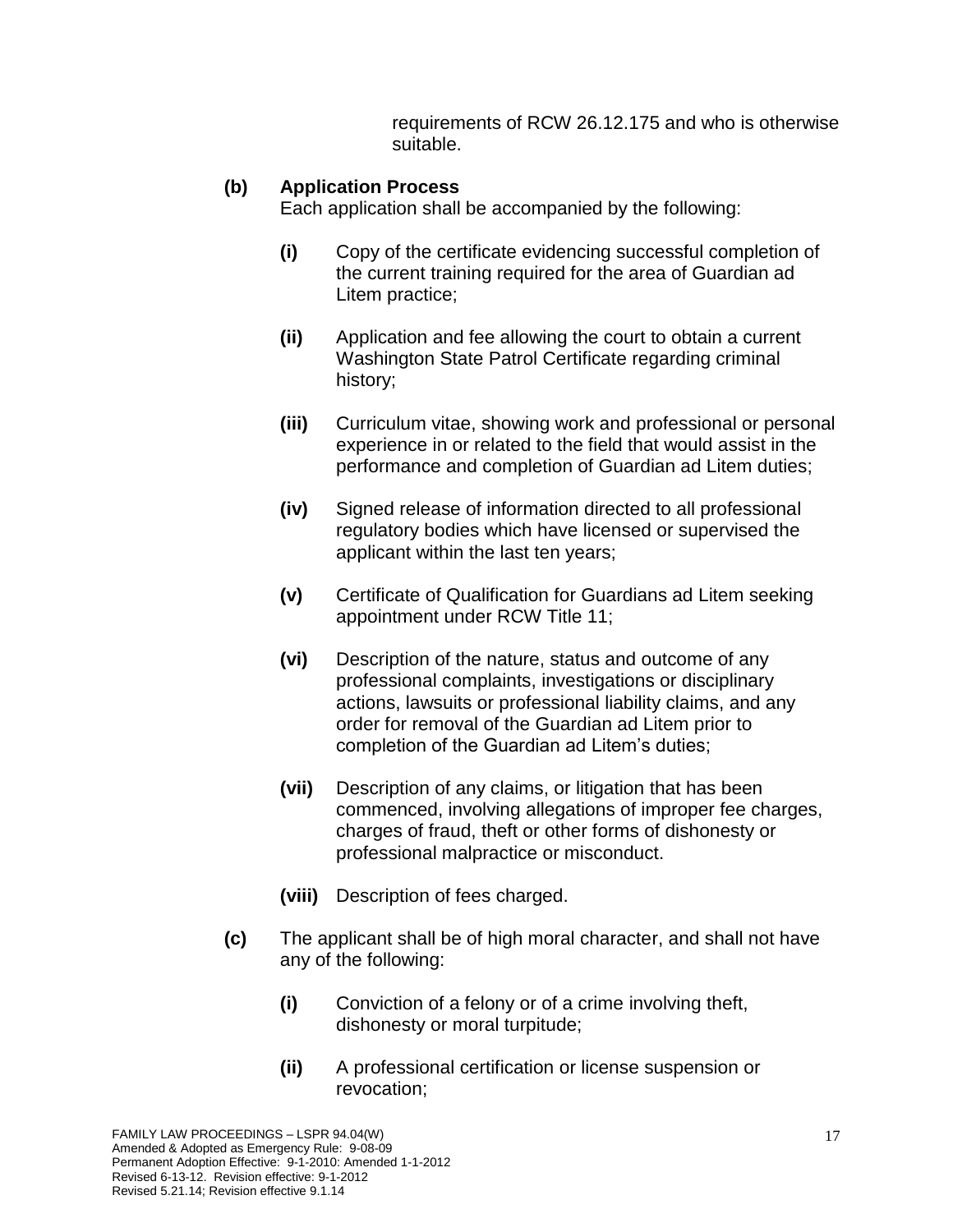**(iii)** Pending investigations or actions for any of the above.

# **(3) Appointment of Guardian ad Litem**

- **(a)** When the need arises for the appointment of a Guardian ad Litem in a case involving a subject area for which there is a registry, the court shall appoint a person from the registry unless exceptional circumstances are found and findings are entered supporting appointment of a person not listed on the registry.
- **(b)** Appointments from the registries shall be made in the exercise of the court's sound discretion. The court may, but is not obligated to, appoint a person whom all the parties have stipulated to serve as Guardian ad Litem. Agreement of all parties will not suffice when one or more parties is alleged to be under a legal disability.
- **(c)** In making appointments from a registry, among other factors, the court will consider the facts of the case, and the skills, experience and knowledge of persons on the registry.
- **(d)** Guardians ad Litem shall be appointed from the registry in a manner which, to the extent possible, equalizes the workload among persons on the registry. Guardians ad Litem shall periodically notify the court of their current caseload, and shall promptly notify the court of any temporary unavailability to serve.

## **(4) Retention on Registry/Grievance Procedures**

- **(a)** A person shall remain on the registry unless the person fails to maintain current application and training requirements, the person notifies the registry of his/her desire to be removed from the registry, or the person is removed or suspended as provided herein.
- **(b)** Complaints regarding a Guardian ad Litem shall be directed to the Court Administrator. All complaints shall be in writing on a form prescribed by the court and shall bear the name, signature and address of the complainant. A complaint must be filed within one year from the date of the acts complained of.
- **(c)** Complaints shall be forwarded to the presiding judge or his/her designee(s) and shall be processed as follows: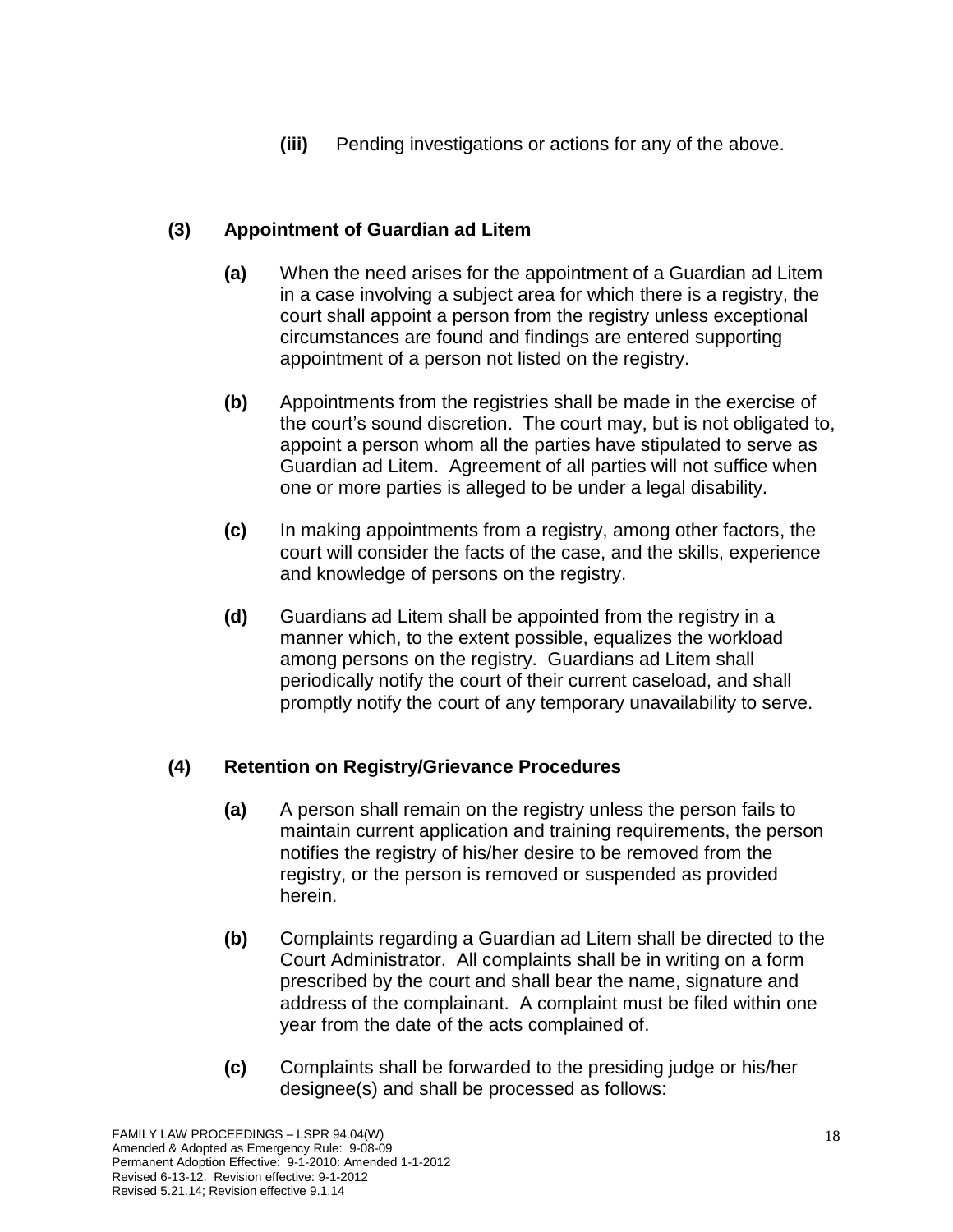- **(i)** If the complaint related to an on-going case, the complainant shall be advised that the complaint may be addressed only in the case at bar, either by seeking the removal of the Guardian ad Litem or by contesting the information contained in the Guardian ad Litem's report or testimony. Such complaints shall be processed in a manner which assures that the trial judge remains uninformed of the complaint. This process shall be completed in 25 days.
- **(ii)** If the complaint relates to a case in which final orders have been entered, the presiding judge or his/her designee(s), shall review the complaint and either:
	- **(1)** make a finding that the complaint has no merit on its face and so inform the complainant in writing; or
	- **(2)** make a finding that the complaint may have merit and require the Guardian ad Litem to provide a written response within 10 business days. The Guardian ad Litem shall be provided with a copy of the complaint. The Guardian ad Litem's response to the complaint shall be reviewed and such additional investigation as deemed necessary shall be conducted. Findings shall be made as to whether and on what basis the complaint has merit, and such findings shall be forwarded to the Guardian ad Litem and complainant. If a complaint is found to have merit, the Guardian ad Litem may be admonished, reprimanded, referred for additional training, or suspended or removed from the registry. This process shall be completed within 60 days. If the Guardian ad Litem is removed or suspended, an order shall be signed.
- **(d)** Complaints shall be confidential unless they are deemed to have merit. Findings regarding complaints determined to have merit shall be made part of the Guardian ad Litem's file and shall be made available upon request, provided, however, confidential information regarding the parties shall not be made available.
- **(e)** If a Guardian ad Litem is removed from the registry pursuant to disposition of a grievance under this rule, the registry manager shall send notice of such removal to the Administrative Office of the Courts.